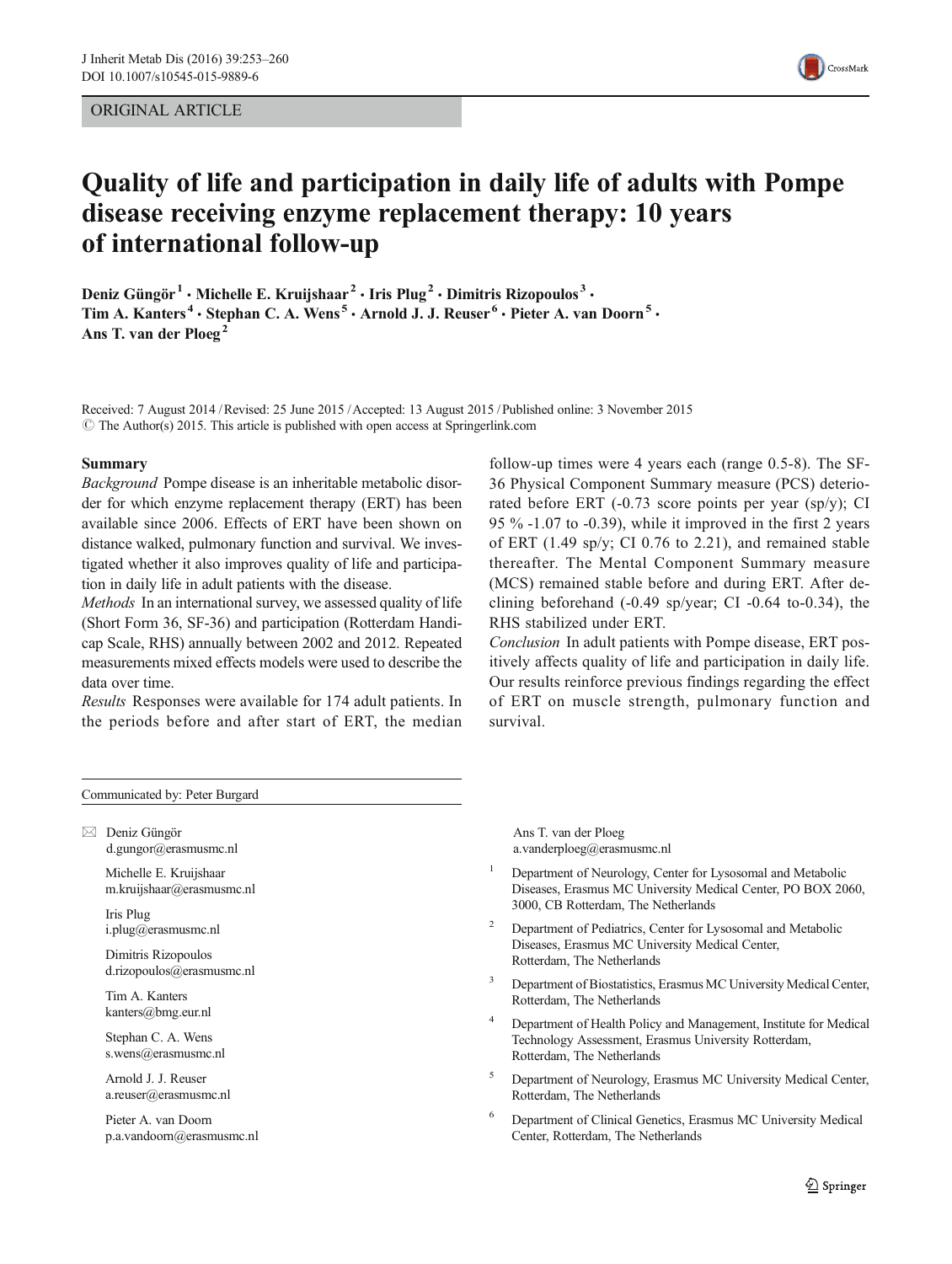## Introduction

Pompe disease (OMIM 232300) is an inheritable metabolic disorder caused by a deficiency of the lysosomal enzyme acid  $\alpha$ -glucosidase, which is needed to break down glycogen (Hirschhorn and Reuser [2001](#page-6-0)). Lysosomal glycogen consequently accumulates in cells throughout the body, particularly in muscle cells, resulting in a wide spectrum of symptoms and complications (Gungor and Reuser [2013\)](#page-6-0). Typically, adult patients have skeletal and/ or respiratory muscle weakness, as well as symptoms such as pain (Gungor et al [2013](#page-6-0)) and fatigue (Gungor et al [2013](#page-6-0); Hagemans et al [2007b](#page-6-0)). Most eventually become wheelchair-bound or require respiratory support. They are at risk of succumbing to respiratory failure or insufficiency. The resulting impact of the disease on their quality of life (QoL) and their participation in daily life is substantial. Many patients are limited in their ability to work or study (Hagemans et al [2007a\)](#page-6-0), and their physical health status has been shown to be less than that of people in the general population (Hagemans et al [2004](#page-6-0); van der Ploeg et al [2010](#page-7-0); Vielhaber et al [2011](#page-7-0)). On the other hand, their mental-health status was found not be reduced (Hagemans et al [2004;](#page-6-0) Kanters et al [2011;](#page-6-0) Wokke et al [2008\)](#page-7-0).

Currently, enzyme replacement therapy with alglucosidase alfa is the only approved treatment for Pompe disease. By improving and stabilizing skeletal muscle strength and function, and respiratory function, this lifelong treatment has improved the prospects of adult patients with the disease (Gungor et al [2013;](#page-6-0) Toscano and Schoser [2013;](#page-7-0) van der Ploeg et al [2010\)](#page-7-0). Most importantly, ERT improves survival (Gungor et al [2013\)](#page-6-0). However, it is less clear whether it also improves patients' quality of life and participation, especially after longer treatment. The only placebo-controlled clinical trial to have assessed the efficacy of ERT in 90 adult patients showed that physical health status (measured by the SF-36) after 18 months of ERT did not differ between the placebo group and the treatment group (van der Ploeg et al [2010](#page-7-0)). And while the only observational study to include quality of life (measured using the SF-36) in its assessment of the effects of ERT indicated that QoL remained stable during treatment (Regnery et al [2012;](#page-6-0) Strothotte et al [2010](#page-6-0)), several individual case reports and case series reported improvements (Merk et al [2009](#page-6-0); Orlikowski et al [2011;](#page-6-0) Vielhaber et al [2011;](#page-7-0) Angelini et al [2009\)](#page-6-0).

To the best of our knowledge, no study in large groups of patients has determined whether ERT affects longerterm Qol. Neither has the effect of ERT on participation been studied. To fill these gaps in knowledge, we studied the QoL and participation in daily life of adults with Pompe diseases before and after long-term treatment with ERT.

# **Methods**

# Data collection

This study was performed as part of an ongoing prospective observational cohort study in patients with Pompe disease that started in May 2002. Information was collected through annual surveys sent out by mail and, since May 2009, also collected through a secure web-interphase. Questionnaires covered data on medical history, patient demographics, quality of life and participation in daily life (Hagemans et al [2005a](#page-6-0), [b\)](#page-6-0). Patients from the Netherlands, the United States, the United Kingdom, Germany and Australia were recruited through the national patient organizations, as were a smaller number of patients from other countries. In addition, Dutch patients were also recruited through the Erasmus MC University Center for Lysosomal and Metabolic Diseases, the national referral center for Pompe disease. Data collection for the current study was locked in February 2012; it included only adult patients aged 18 years and older who had started treatment at some point during follow-up. To be included in the analyses, patients had to have been receiving ERT for at least 6 months, and also to have had a minimum of 6 months follow-up before the start of ERT. The study was approved by the ethics committee of the Erasmus MC University Medical Center and written informed consent was obtained from all participants

#### Measurement scales

#### Quality of life

Quality of life was measured using the Medical Outcome Study 36-item Short Form Health Survey (SF-36), a generic instrument that has been widely used, has been translated into many languages, and has been shown to have good reliability and validity (McHorney et al [1993;](#page-6-0) Wagner et al [1998;](#page-7-0) Ware and Sherbourne [1992\)](#page-7-0). It comprises eight domains: physical functioning, role physical, bodily pain, general health, vitality, social functioning, role emotional and mental health. Items are summed per domain and transformed into scores between 0- 100, with higher values representing better function. Two summary scores can also be derived from the SF-36: the physical component summary measure (PCS) and the mental component summary measure (MCS). Norm-based scores were calculated using the US 1998 norm-based scoring for all patients; this is common practice, as the differences with country-based norm-scores have been shown to be very small for data collected in Western European countries (Ware et al [1998\)](#page-7-0). Norm-based scoring assures that results for both versions of the SF-36 can be directly compared. In our study, we used SF36 version 1.0 between 2002 and 2009, and version 2 in the years thereafter.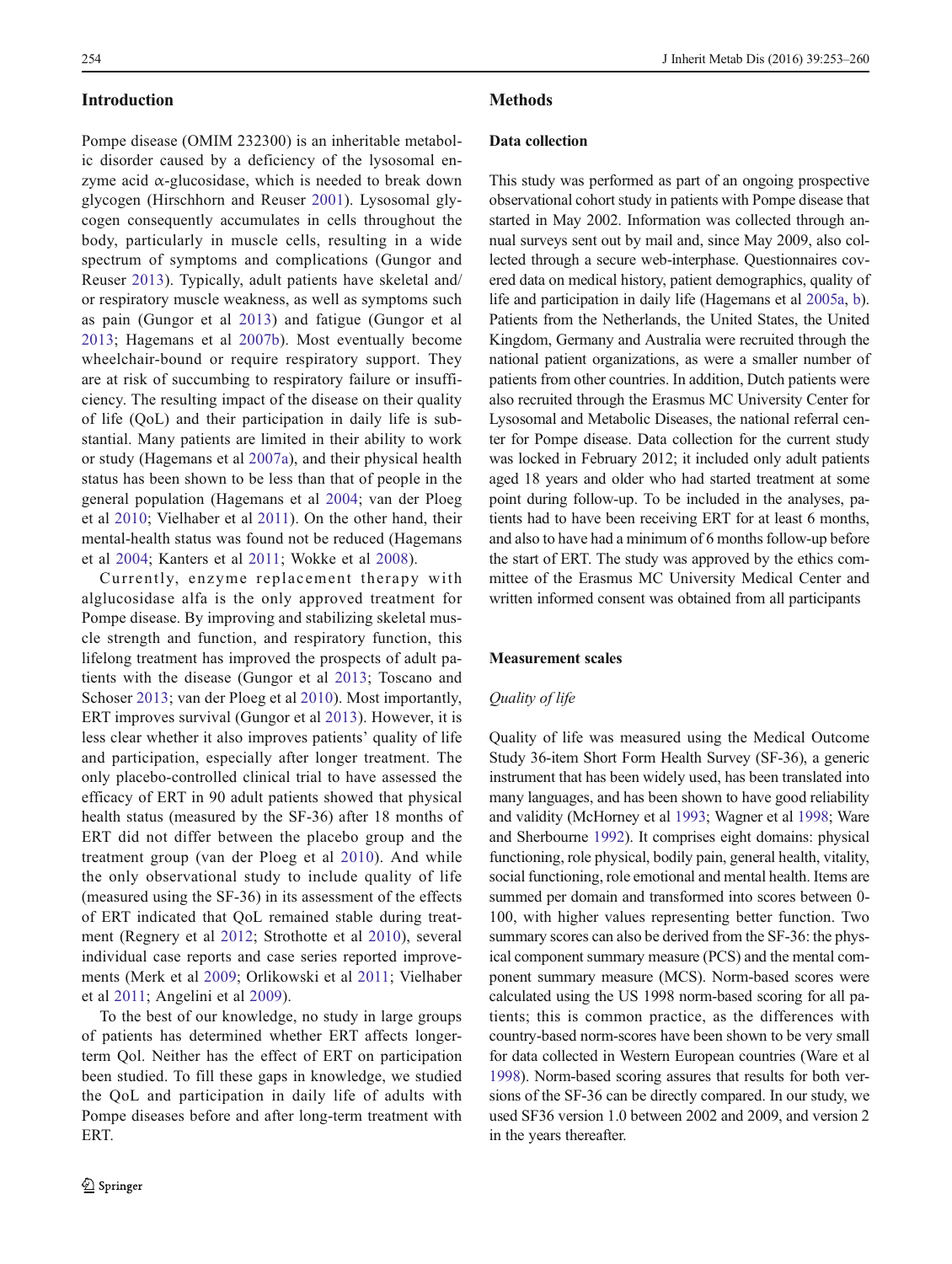#### Participation in daily life activities

To assess the level of Participation, which is defined as a person's involvement in life situations (previously called 'Handicap') (WHO [1980](#page-7-0), [2001](#page-7-0)), we used the Rotterdam Handicap Scale (RHS). The RHS is a brief measurement scale consisting of nine items covering mobility, domestic tasks and leisure activities (each assessed indoors and outdoors), as well as kitchen tasks, driving a car/going by bus/ride a bicycle and work/study. The scores per item range from 1 ('unable to fulfil the task or activity') to 4 ('complete fulfilment of the task or activity'). Patients can also answer that an item does not apply to them, in which case a score of 0 is given. The total score is calculated as the sum of the item scores divided by the number of applicable items and multiplied by 9 (Hagemans et al [2007a;](#page-6-0) Merkies et al [2002](#page-6-0)). The RHS score thus ranges from 9 to 36. In the present analysis, no score was calculated if 4 or more items were non-applicable or missing. As a result, 2 % of measurements (32/1358) were excluded from analyses.

#### Statistical analyses

The longitudinally assessed outcome scores (PCS and MCS of the SF-36; RHS) were analysed using mixed effects models, which allowed for irregular measurement times and different treatment/follow-up durations, including the fact that not all patients had measurements that dated from exactly the start of ERT. In the fixed-effects part, piece-wise linear regression was used to assess the mean annual change in the outcome scores in different time periods; the scores were expressed in absolute score points (sp/y). Whenever it was possible to assume linearity in the changes in outcome scores within the periods before and after the start of ERT, we used the 'broken-stick method', in which the breakpoint was chosen at the time that ERT was started. Linearity was statistically assessed on the basis of inclusion of a quadratic term for time  $(p<0.05)$  and also by inspecting the Loess nonparametric smoother. If the changes in outcome scores before or after ERT were not linear, this non-linear time period was divided into two smaller linear segments, in which further breakpoints were placed at 2.0 years of ERT, based on our clinical knowledge and the Loess nonparametric smoother.

Subgroup analyses were performed to assess whether a treatment effect, if any, differed between more and less severely affected patients. Disease severity was defined as wheelchair use (yes/no) and use of respiratory support (yes/no). Using the likelihood ratio test we first assessed whether adding a subgroup significantly improved the mixed effects model ( $p$ <0.05). If so, the variable, and its interactions with time were included in the model and interpreted.

Data analyses used SPSS for Windows (version 17, SPSS Inc., Chicago, IL) and SAS (version 9.2, SAS Institute Inc., Cary, NC). A p-value of≤0.05 was considered statistically significant.

# **Results**

## Patients

One hundred and seventy-four adult Pompe patients were available for the current analysis. Figure 1 shows the inclusion process. There were three reasons for excluding adult patients: not receiving ERT (n=59), no follow-up measurements available (n=99) and less than six months follow-up either before or after the start of ERT ( $n=38$ ). At baseline, excluded patients were comparable to those included in the analysis in terms of gender and disease severity, but not with regard to age. Excluded patients were slightly older (median 51 years, (range 20-81 years) vs 46 years (range 19-72 years; p=0.001)).

Table [1](#page-3-0) shows the characteristics of the study population. Fifty-three percent of the participants were women. Patients' median age at start of ERT was 50 years (range 24-76); 52 % used a wheelchair, and 48 % required respiratory support. The median total follow-up time was 7 years (range 1-10), with a median follow-up period of 4 years (range 0.5-8) both before and during ERT.

At start of ERT, patients had a median PCS score of 31, well below the general population norm of 50, while their



Fig. 1 Flowchart of the study population for the analyses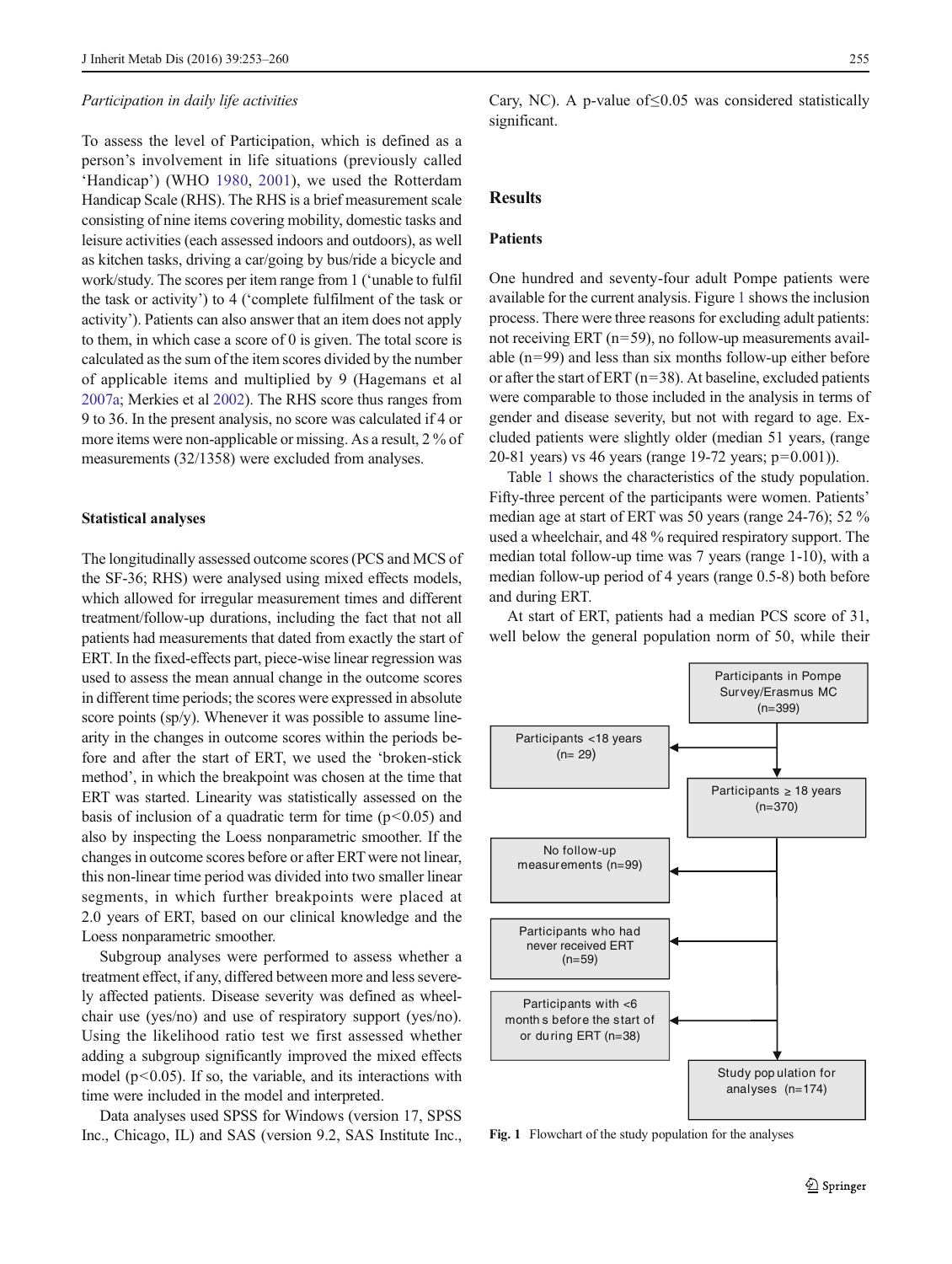<span id="page-3-0"></span>

| Table 1 | Characteristics of the study population |  |  |  |  |
|---------|-----------------------------------------|--|--|--|--|
|---------|-----------------------------------------|--|--|--|--|

| Demographics                                      | Study population<br>$N = 174$ |  |
|---------------------------------------------------|-------------------------------|--|
| Age at start of ERT, median (range)               | $50(24-76)$                   |  |
| Age at diagnosis, median (range)                  | $37(1-66)$                    |  |
| Female gender, no. $(\%)$                         | 93 (53)                       |  |
| Country of residence, no. $(\%)$                  |                               |  |
| <b>Netherlands</b>                                | 64 (37)                       |  |
| Germany                                           | 36(21)                        |  |
| US                                                | 39(22)                        |  |
| UK                                                | 16(9)                         |  |
| Other                                             | 19(11)                        |  |
| Clinical characteristics                          |                               |  |
| Disease duration, median (range)                  | $12(1-33)$                    |  |
| Use of wheelchair at start of ERT, no. (%)        | 90(52)                        |  |
| Respiratory support at start of ERT, no. $(\%)^*$ | 84 (48)                       |  |
| Follow-up during study                            |                               |  |
| Total follow-up time, median (range)              | $7(1-10)$                     |  |
| Pre-treatment period, median (range)              | $4(0.5-8)$                    |  |
| Treatment period, median (range)                  | $4(0.5-8)$                    |  |

Age, disease duration and follow-up time are expressed in years as median (range). Categorical variables are expressed as number (no.) and percentage  $(\%);$ 

\*FRespiratory support' includes partial and fulltime, invasive and noninvasive respiratory support

median MCS score of 54 was within the normal range. Patients' had a median RHS score of 25 at the start of ERT, which was below the maximum score of 36 that would be scored by an average healthy person.

## Effect of ERT on quality of life

During ERT, PCS and MCS scores did not follow a linear pattern over time. We therefore distinguished two time intervals during ERT: 1. from start of ERT to two years of ERT, 2. and more than two years of ERT (see Table 2).

In the period before starting ERT, the PCS decreased significantly by 0.73 score points per year (sp/y; CI 95 % -1.07 to -0.39). This was followed in the first two years after treatment by a significant increase of 1.49 sp/y (CI 95  $\%$  0.76 to 2.21), and by stabilization thereafter  $(-0.15 \text{ sp/y}; \text{CI } 95 \% -0.43 \text{ to } 10^{-1}$ 0.13). The MCS was more or less stable during the entire follow-up period.

Table 2 also shows the separate changes in the eight health domains of the SF36. Throughout treatment follow-up, the physical functioning, role physical, general health and vitality domains increased, with particularly large increases during the first two years of ERT in role physical (9 sp/y), general health (5 sp/y) and vitality (4 sp/y). Mental-health domain scores increased until 2 years of ERT (2 sp/y), while bodily pain, social functioning and role emotional did not increase during

| Clinical outcome measure       |                                                                     | Follow-up time intervals (in years)                                    |                                                        |  |  |
|--------------------------------|---------------------------------------------------------------------|------------------------------------------------------------------------|--------------------------------------------------------|--|--|
| SF-36 Component summary scores | Pre-ERT<br>Mean sp/y $(95\% \text{ CI})$                            | 0 to 2 years during ERT<br>Mean sp/y $(95 % CI)$                       | $>2$ years during ERT<br>Mean sp/y $(95\% \text{ CI})$ |  |  |
| Physical component summary     | $-0.73$ $(-1.07; -0.39)$ **                                         | $1.49(0.76; 2.21)$ **                                                  | $-0.15$ $(-0.43; 0.13)$                                |  |  |
| Mental component summary       | $0.16(-0.25; 0.57)$                                                 | $1.03$ ( $-0.07$ ; 2.13)                                               | $0.02$ ( $-0.41$ ; 0.46)                               |  |  |
| SF-36 domain scores            |                                                                     |                                                                        |                                                        |  |  |
| Physical functioning           | $-1.80$ $(-2.41; -1.19)$ **                                         | $1.81(0.38; 3.23)*$                                                    | $0.68(0.12; 1.25)^*$                                   |  |  |
| Role physical                  | $-1.20$ $(-2.92; 0.52)$                                             | $9.18(5.83; 12.53)$ **                                                 | $2.46$ (1.15; 3.77)**                                  |  |  |
| Bodily pain                    | $-2.10$ $(-3.01; -1.19)$ **                                         | $0.76$ ( $-1.39$ ; 2.92)                                               | $-1.96$ ( $-2.95$ ; $-0.98$ )**                        |  |  |
| General health                 | $0.19(-0.49; 0.87)$                                                 | $5.22$ (3.58; 6.86)**                                                  | $0.81(0.13; 1.49)^*$                                   |  |  |
| Vitality                       | $-0.44$ $(-1.11; 0.24)$                                             | $4.10(2.44; 5.76)$ **                                                  | $1.43$ $(0.77; 2.09)$ **                               |  |  |
| Social functioning             | $-0.74$ $(-1.66; 0.18)$                                             | $2.11(-0.16; 4.39)$                                                    | $0.41 (-0.54; 1.35)$                                   |  |  |
| Role emotional                 | $-0.15$ $(-1.64; 1.34)$                                             | $3.05$ ( $-1.06$ ; $7.16$ )                                            | $0.19(-1.15; 1.53)$                                    |  |  |
| Mental health                  | $0.13$ ( $-0.60; 0.87$ )                                            | $2.09(0.57; 3.61)$ **                                                  | $0.29(-0.37; 0.95)$                                    |  |  |
| Rotterdam handicap scale score | Pre-ERT<br>Mean sp/y $(95\% \text{ CI})$<br>$-0.49(-0.64,-0.34)$ ** | During ERT<br>Mean sp/y $(95\% \text{ CI})$<br>$-0.02$ $(-0.17; 0.13)$ |                                                        |  |  |

Table 2 SF-36 quality of life scores before and during ERT

Data shown are mean changes in score points per year (sp/y) as calculated by univariate analysis using mixed model ANOVA

CI confidence interval

\*Change is significant at the 0.05 level, \*\*Change is significant at the 0.01 level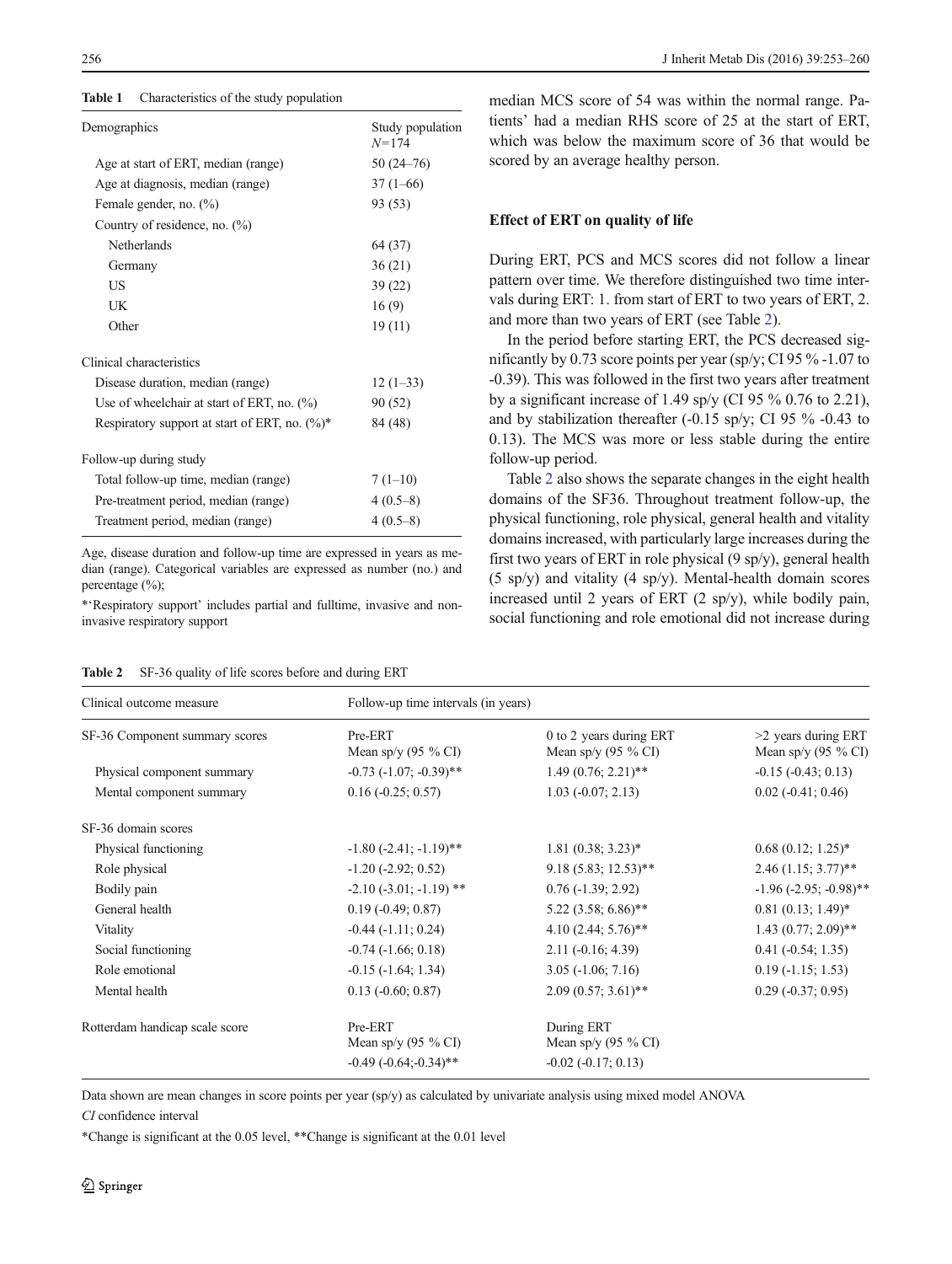treatment. In fact, bodily pain seemed to deteriorate in the later years of ERT, as it had before starting ERT.

Using the results from the statistical analysis presented above we calculated the expected SF-36 scores at three timepoints: 4 years before ERT, at start of ERT and after 4 years of ERT (Fig. 2). Before starting treatment, the PCS and the domains physical functioning, role physical and vitality were below the general population norm. While all four improved with treatment, the PCS and the physical functioning domain scores remained below the population norm after 4 years of ERT.

Subgroup analyses showed that less severely affected patients (i.e. those not using a wheelchair or not using a ventilator) overall had better PCS scores than more severely affected patients ( $p<0.01$ ). MCS scores did not differ between these two groups. Subgroup analyses did not show any differences in the effect of ERT on the PCS or MCS scores between more and less severely affected patients.

#### Effect of ERT on participation in daily life

Because with regard to the RHS the changes in the periods before and after the start of ERT could be assumed to be linear, the breakpoint was set only at the start of ERT. Before starting ERT, RHS scores decreased significantly by a mean of 0.49 sp/y (CI 95  $\%$  -0.63 to -0.34). During ERT, however, they stabilized (-0.02 sp/y; CI 95 % -0.17 to 0.13; Table [2](#page-3-0)). Subgroup analyses showed that less severely affected patients had better RHS scores overall, but it did not show any differences in the effect of ERT on participation between more and less severely affected patients.

#### **Discussion**

This study in a large international cohort of patients with Pompe disease showed enzyme replacement therapy to have a positive effect on patients' physical health status (PCS) and their participation in daily life. The use of ERT halted the progressive decline in physical health status and participation observed pre-treatment; during the first two years of ERT patients' physical health status even improved. Patients' mental-health status (MCS) remained the same throughout the entire follow-up including the pre-treatment period.

The significant improvement in the PCS during the first two years of treatment was most noticeable in the role physical domain, which increased by 9 score-points per year, reflecting a large increase in patients' ability to perform their work and other common activities. Two physical health domains were below the population norm in our Pompe cohort: physical functioning and role physical (see also Hagemans et al [2004\)](#page-6-0). These domains improved over the entire treatment follow-up, as did general health, explaining the increase in PCS scores after the start of ERT.

The improvements in the physical functioning and role physical domains may have been due to the positive effect of ERT on muscle function and strength seen in other studies (Angelini et al [2012](#page-6-0); Bembi et al [2010](#page-6-0); de Vries et al [2012;](#page-6-0) Orlikowski et al [2011](#page-6-0); Regnery et al [2012](#page-6-0); van der Ploeg et al [2012](#page-7-0); van der Ploeg et al [2010\)](#page-7-0). In addition to the three domains that improved, bodily pain is important to determining the PCS level. In the first two years after the start of ERT, bodily pain stabilized, but with longer treatment it declined, indicating more pain. This may signify that ERT is only partially curative. Only one other study (in two patients) has provided information

Fig. 2 Expected SF-36 quality of life scores before, at start and during ERT. The figure displays the expected mean scores 4 years before starting ERT, at start of ERT and after 4 years of ERT as calculated using the results from the statistical model presented in Table [2](#page-3-0)

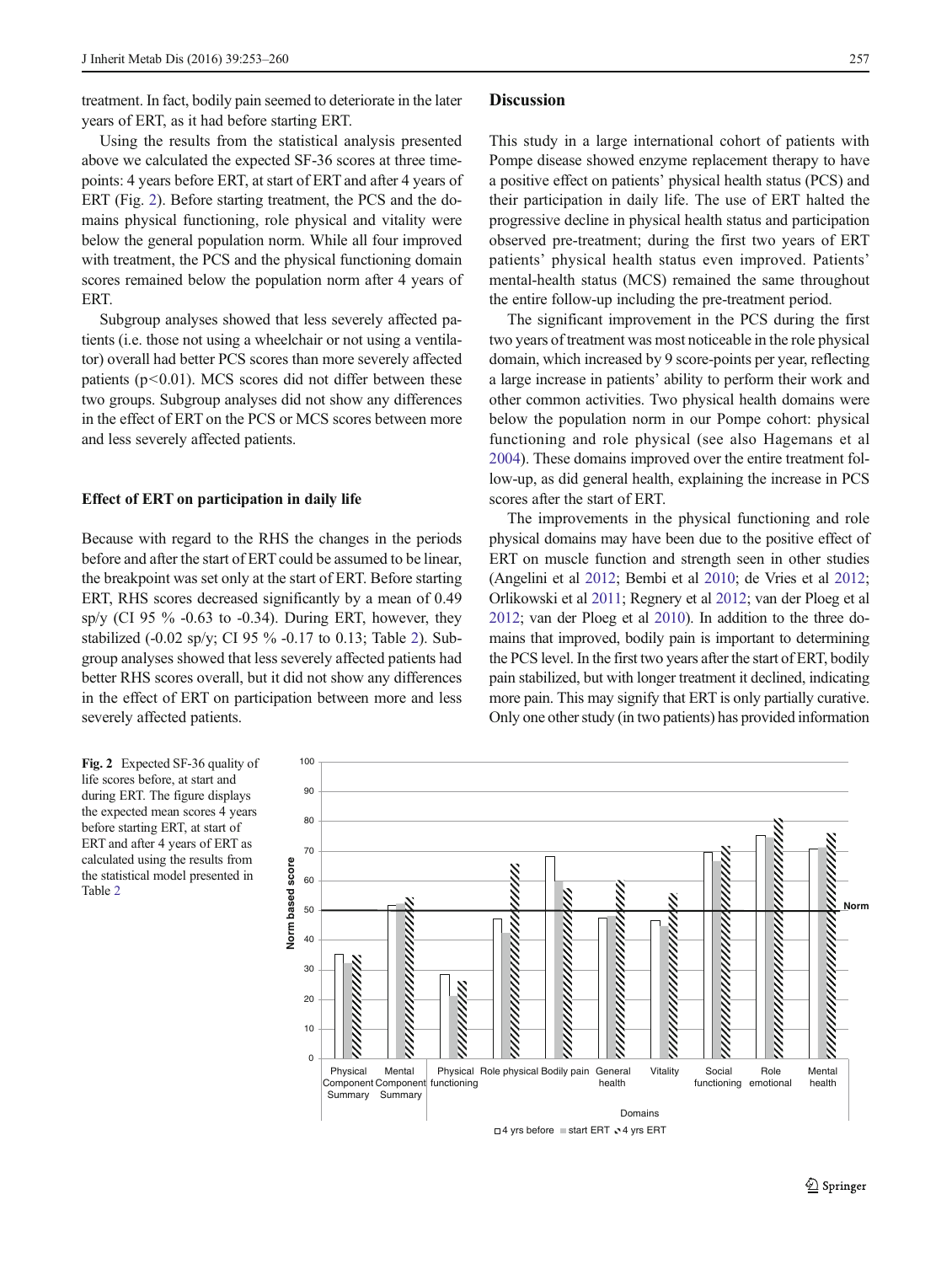on the effect of ERT on pain; this showed that pain decreased in the year after the start of ERT (Vielhaber et al [2011\)](#page-7-0). Recently, pain was also shown to be a relatively common symptom in treated and untreated patients alike (Gungor et al [2013](#page-6-0)).

Ours is the first study in adult Pompe patients to examine the effect of ERT on their participation in daily life. Patients' reduced physical health status at start of ERT was mirrored by their lower level of participation in daily life. The impact of Pompe disease on participation and the decline in participation over time before ERT has previously been described in a group of 40 Dutch patients (Hagemans et al [2006](#page-6-0)), and was confirmed by the current study. Compared to the decline observed prior to ERT, the stabilization that took place during treatment should be seen as an important effect of therapy: for patients with Pompe disease, it is very valuable to maintain rather than lose a certain level of social activities.

Our observation that the MCS remained stable even without treatment is consistent with the outcomes of previous studies showing that adult Pompe patients have the same mentalhealth status as healthy individuals (Hagemans et al [2004](#page-6-0); Kanters et al [2011\)](#page-6-0). Over time, patients with a chronic disease such as Pompe disease may adapt to their situation by changing their standards, values and conceptualizations; this may explain their stable mental-health scores during follow-up. During ERT, there was an improvement in only one of the four domains that chiefly determine the MCS: vitality, which assesses the level of energy. This corroborates previous findings in this cohort in which ERT reduced the level of fatigue measured by the Fatigue Severity Scale (Gungor et al [2013\)](#page-6-0).

As shown in earlier analyses of this survey, more severely affected patients had worse physical health and handicap scores than those less severely affected (Hagemans et al [2004](#page-6-0) and Hagemans et al [2007a\)](#page-6-0). Nevertheless, no difference was observed between these groups in the effect of ERT on these outcome measures. While this could suggest that ERT is equally beneficial in the experience of the patient, the results of these subgroup analyses should be interpreted with caution as we could not adjust for other factors that may differ between these patients.

This is the first time that significant positive effects of ERT on physical health status (PCS) have been demonstrated in such a large study with long follow-up, although they have been suggested by some other studies (Orlikowski et al [2011](#page-6-0); Toscano and Schoser [2013\)](#page-7-0). There are two possible reasons why such positive effects were not demonstrated by the pivotal 18-month placebo-controlled trial by van der Ploeg et al on the effects of ERT (van der Ploeg et al [2010\)](#page-7-0). Firstly, while the original trial had a smaller study population, with 60 patients in the treatment arm and 30 in the placebo arm, our own study followed 174 patients both before and after the start of therapy. Secondly, while follow-up in the original trial was 78 weeks, median follow-up in our study was 4 years before start of ERT and 4 years afterwards. The fact that sufficient

follow-up time and a large number of patients are required was also demonstrated by our earlier study of 38 untreated Dutch patients, a limited study with only one year of follow-up in which we found no significant deterioration in physical health status (Hagemans et al [2004](#page-6-0)). The same population was included in the current study: now, with a long pre-treatment period and a larger study group, the deterioration in PCS in untreated patients became significant.

Randomized controlled trials are generally seen as the gold standard for assessing the effects of treatment. However, while they are an important means of showing the short-term effect of drugs, their limited duration does not allow for the assessment of long-term treatment effects. Our own longitudinal survey supplements the evidence obtained from such trials by enabling the long-term treatment effects to be evaluated in a broad patient population that also includes severely affected patients who would normally be excluded from a trial. It is also the case that international surveys and registries are the only way to obtain sufficient patient numbers for rare disorders such as Pompe disease. Our study thus has the advantage of incorporating a large cohort of Pompe patients of different ages and severities across different countries over a long follow-up period (up to 10 years).

The recruitment of patients through patient organizations might be seen as a limitation of this study, as it could result in the exclusion of patients at the more or less severe end of the spectrum. However, the demographic and clinical characteristics of our study population show that patients were included across the entire spectrum of adult Pompe disease. Although the SF-36 is a generic instrument that may not necessarily cover all the domains that are relevant in Pompe disease, we chose to use it because it is readily available and is also widely used in many different disorders. While more comprehensive information could be derived by using a disease-specific scale such as the R-Pact (van der Beek et al [2013](#page-7-0)), the R-Pact was not available when the survey was started.

Because patients' perceptions of their health-related quality of life and participation in daily life can provide important information about the impact of a disease on patients' lives, they are increasingly used in clinical research and practice. In 2006, the Food and Drug Administration (FDA) and The European Agency for the Evaluation of Medicinal Products (EMEA) both acknowledged the importance of such outcomes (US. FDA [2009](#page-7-0); European Medicine Agency [2004\)](#page-6-0). In the study of Pompe disease, the chronic progressive character of the disease means that patients will probably need lifelong therapy. While patients' lives might be negatively affected by the possible burden of bi-weekly infusions, our results show that this burden is outweighed by the positive effects of ERT.

In conclusion ERT positively affects quality of life and participation in daily life of adult Pompe patients. Before treatment, physical health status and participation declined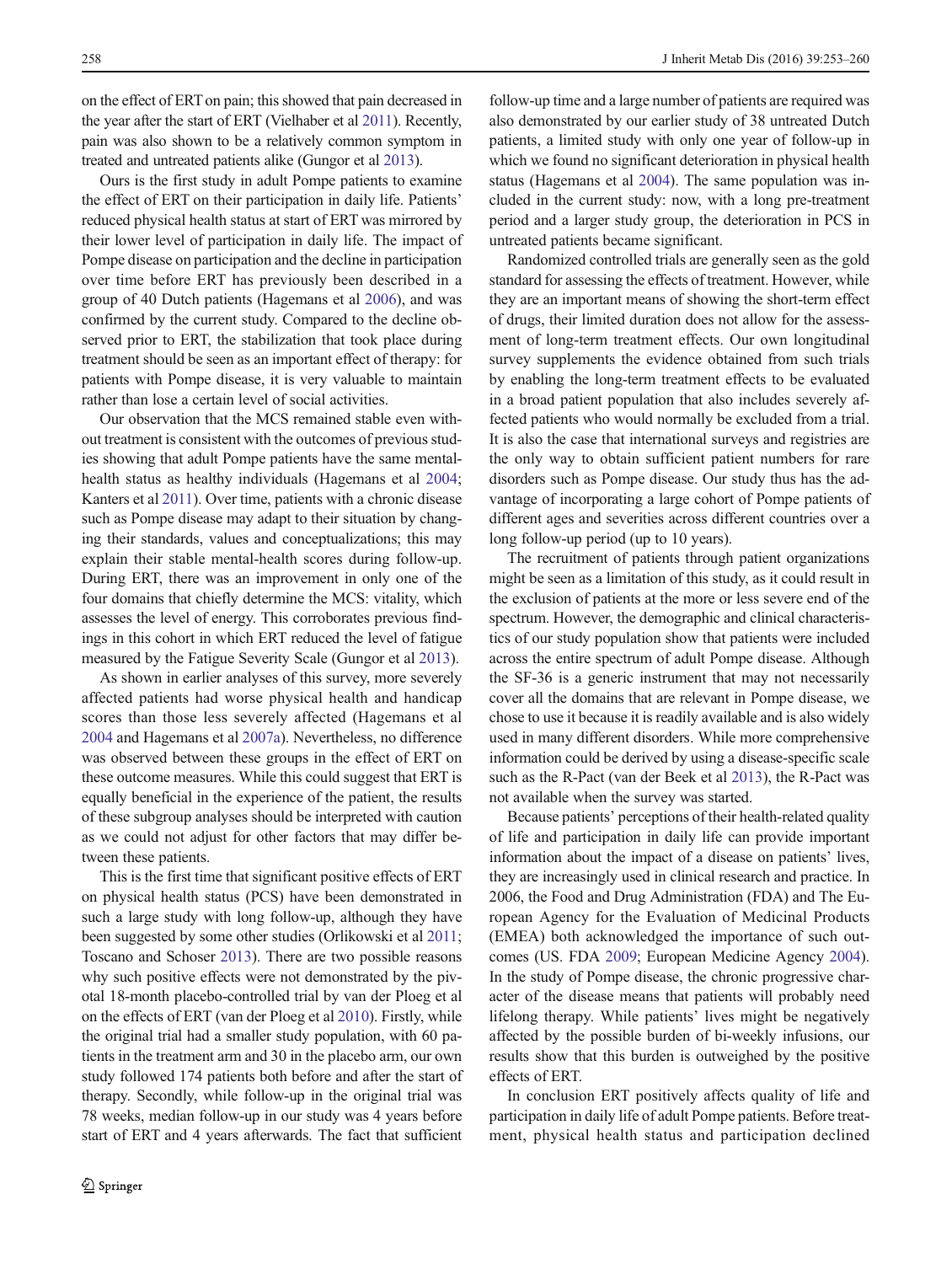<span id="page-6-0"></span>progressively. After the start of ERT, both stabilized. The effect on physical health status seemed to be greatest in the first two years after ERT. The mental-health status of these patients did not seem to be affected. These results reinforce the evidence available on the efficacy of ERT, showing that as well as its beneficial effect on muscle strength, pulmonary function and survival, ERT also improves patients' perceived participation and quality of life.

Acknowledgments This study was a joint initiative of the International Pompe Association (IPA) and Erasmus MC, and was co-financed by IPA, Genzyme Corp., Boston, MA , the Netherlands Organisation for Health Research and Development, and the Prinses Beatrix Foundation. We thank all patients for participating in the study, and also thank Ria Broekgaarden, Marylyn House, Allan Muir, Thomas Schaller, Guy Ashford-Smith, Helen Walker, Marsha Zimmerman, Coriene Catsman and Rineke Nelisse for their contributions to the organizational part of the study.

Conflict of interests Research on Pompe disease at Erasmus MC is financially supported by ZonMw- the Netherlands Organization for Health Research and Development [project no. 152001005]; the Dutch TI Pharma initiative "Sustainable Orphan Drug Development through Registries and Monitoring (T6-208); "EUCLYD-a European Consortium for Lysosomal Storage Diseases" (health F2/2008 grant agreement 201678); and the Prinses Beatrix Fonds [project no. OP07-08]; MEUSIX [FP7/2007-2013, grant agreement n° 304999]; SSWO; Colciencias and Genzyme Corp. Ans van der Ploeg and Arnold Reuser have received funding from various industries active in the field of Pompe disease.

Deniz Güngör, Michelle Kruijshaar, Iris Plug, Dimitris Rizopoulos, Stephan Wens, Tim Kanters and Pieter van Doorn declare that they have no conflict of interest.

Animal rights This article does not contain any studies with animal subjects.

#### Glossary

- ERT Enzyme replacement therapy
- MCS Mental Component Summary measure
- PCS Physical Component Summary measure
- QOL Quality of Life
- RHS Rotterdam Handicap Scale
- SF-36 Medical Outcome Study 36-item Short Form Health Survey

## References

- Angelini C, Semplicini C, Tonin P, Filosto M, Pegoraro E, Sorarù G, Fanin M (2009) Progress in enzyme replacement therapy in glycogen storage disease type II. Ther Adv Neurol Disord 2(3):143–153
- Angelini C, Semplicini C, Ravaglia S et al (2012) Observational clinical study in juvenile-adult glycogenosis type 2 patients undergoing enzyme replacement therapy for up to 4 years. J Neurol 259:952–958
- Bembi B, Pisa FE, Confalonieri M et al (2010) Long-term observational, non-randomized study of enzyme replacement therapy in late-onset glycogenosis type II. J Inherit Metab Dis 33:727–735
- de Vries JM, van der Beek NA, Hop WC et al (2012) Effect of enzyme therapy and prognostic factors in 69 adults with Pompe disease: an open-label single-center study. Orphanet J Rare Dis 7:73
- European Medicine Agency. Reflection paper on the regulatory guidance for the use of healthrelated quality of life (HRQL) measures in the evaluation of medicinal products, (EMEA/CHMP/EWP/139391/2004)
- Gungor D, de Vries JM, Brusse E et al (2013a) Enzyme replacement therapy and fatigue in adults with Pompe disease. Mol Genet Metab 109:174–178
- Gungor D, Kruijshaar ME, Plug I et al (2013b) Impact of enzyme replacement therapy on survival in adults with Pompe disease: results from a prospective international observational study. Orphanet J Rare Dis 8:49
- Gungor D, Reuser AJ (2013) How to describe the clinical spectrum in Pompe disease? Am J Med Genet A 161A:399–400
- Gungor D, Schober AK, Kruijshaar ME et al (2013c) Pain in adult patients with Pompe disease: a cross-sectional survey. Mol Genet Metab 109:371–376
- Hagemans ML, Hop WJ, Van Doorn PA, Reuser AJ, Van der Ploeg AT (2006) Course of disability and respiratory function in untreated late-onset Pompe disease. Neurology 66:581–583
- Hagemans ML, Janssens AC, Winkel LP et al (2004) Late-onset Pompe disease primarily affects quality of life in physical health domains. Neurology 63:1688–1692
- Hagemans ML, Laforet P, Hop WJ et al (2007a) Impact of late-onset Pompe disease on participation in daily life activities: evaluation of the Rotterdam Handicap Scale. Neuromuscul Disord 17:537–543
- Hagemans ML, van Schie SP, Janssens AC, van Doorn PA, Reuser AJ, van der Ploeg AT (2007b) Fatigue: an important feature of late-onset Pompe disease. J Neurol 254:941–945
- Hagemans ML, Winkel LP, Hop WC, Reuser AJ, Van Doorn PA, Van der Ploeg AT (2005a) Disease severity in children and adults with Pompe disease related to age and disease duration. Neurology 64: 2139–2141
- Hagemans ML, Winkel LP, Van Doorn PA et al (2005b) Clinical manifestation and natural course of late-onset Pompe's disease in 54 Dutch patients. Brain 128:671–677
- Hirschhorn R, Reuser AJ (2001) Glycogen storage disease type II: acid alpha-glucosidase (acid maltase) deficiency. In: Scriver CR, Beaudet AL, Valle D et al (eds) The Metabolic and Molecular Bases of Inherited Disease, 8th edn. McGraw-Hill, New York, pp 3389– 3420, 3389-3420
- Kanters TA, Hagemans ML, van der Beek NA, Rutten FF, van der Ploeg AT, Hakkaart L (2011) Burden of illness of Pompe disease in patients only receiving supportive care. J Inherit Metab Dis 34:1045– 1052
- McHorney CA, Ware JE Jr, Raczek AE (1993) The MOS 36-Item Short-Form Health Survey (SF-36): II. Psychometric and clinical tests of validity in measuring physical and mental health constructs. Med Care 31:247–263
- Merk T, Wibmer T, Schumann C, Kruger S (2009) Glycogen storage disease type II (Pompe disease)—influence of enzyme replacement therapy in adults. Eur J Neurol 16:274–277
- Merkies IS, Schmitz PI, Van Der Meche FG, Samijn JP, Van Doorn PA (2002) Psychometric evaluation of a new handicap scale in immunemediated polyneuropathies. Muscle Nerve 25:370–377
- Orlikowski D, Pellegrini N, Prigent H et al (2011) Recombinant human acid alpha-glucosidase (rhGAA) in adult patients with severe respiratory failure due to Pompe disease. Neuromuscul Disord 21:477– 482
- Regnery C, Kornblum C, Hanisch F, et al (2012) 36 months observational clinical study of 38 adult Pompe disease patients under alglucosidase alfa enzyme replacement therapy. J Inherit Metab Dis
- Strothotte S, Strigl-Pill N, Grunert B et al (2010) Enzyme replacement therapy with alglucosidase alfa in 44 patients with late-onset